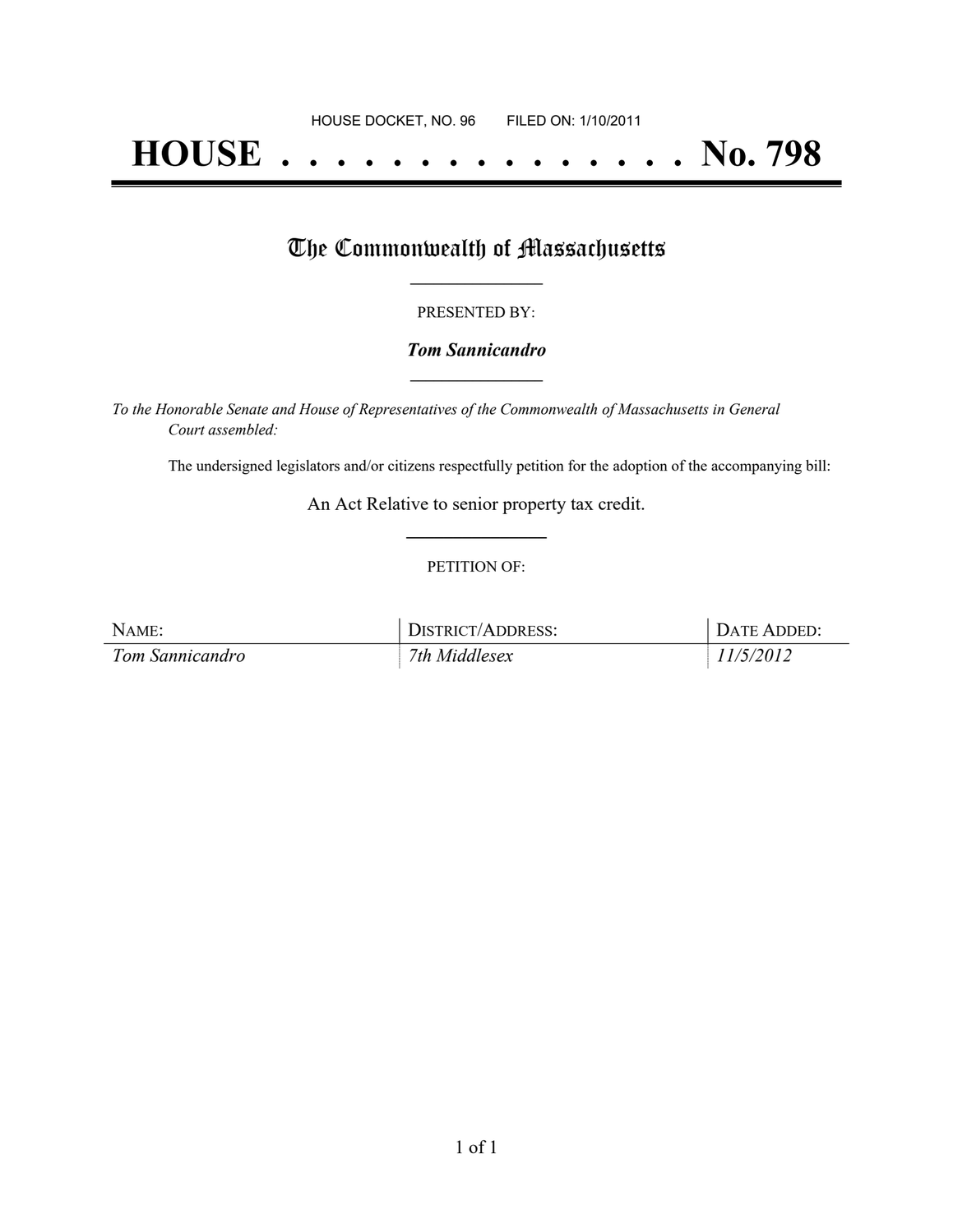## **HOUSE . . . . . . . . . . . . . . . No. 798**

By Mr. Sannicandro of Ashland, a petition (accompanied by bill, House, No. 798) of Tom Sannicandro for legislation to provide property tax credits to certain persons over the age of sixty-five. Revenue.

#### [SIMILAR MATTER FILED IN PREVIOUS SESSION SEE HOUSE, NO. *2898* OF 2009-2010.]

### The Commonwealth of Massachusetts

**\_\_\_\_\_\_\_\_\_\_\_\_\_\_\_ In the Year Two Thousand Eleven \_\_\_\_\_\_\_\_\_\_\_\_\_\_\_**

An Act Relative to senior property tax credit.

Be it enacted by the Senate and House of Representatives in General Court assembled, and by the authority *of the same, as follows:*

1 Chapter 59 of the General Laws is hereby amended by inserting after section 5k the

2 following section:-

 Section 5L. In any city or town which accepts the provisions of this section, the board of selectmen of a town or in a municipality having a town council form of government, the town council or the mayor with the approval of the city council in a city may establish a program to allow persons over the age of 65 to receive a credit on their property tax bill based on the school expenditures for that city or town. In order to qualify for this credit, the person must be 65 years of age or older as of the year of application and who has been a resident for l0 years or more in the town, has paid property taxes for l0 years or more and utilizes the property as his principal residence and there is no one staying in the residence for more than 60 days during the fiscal year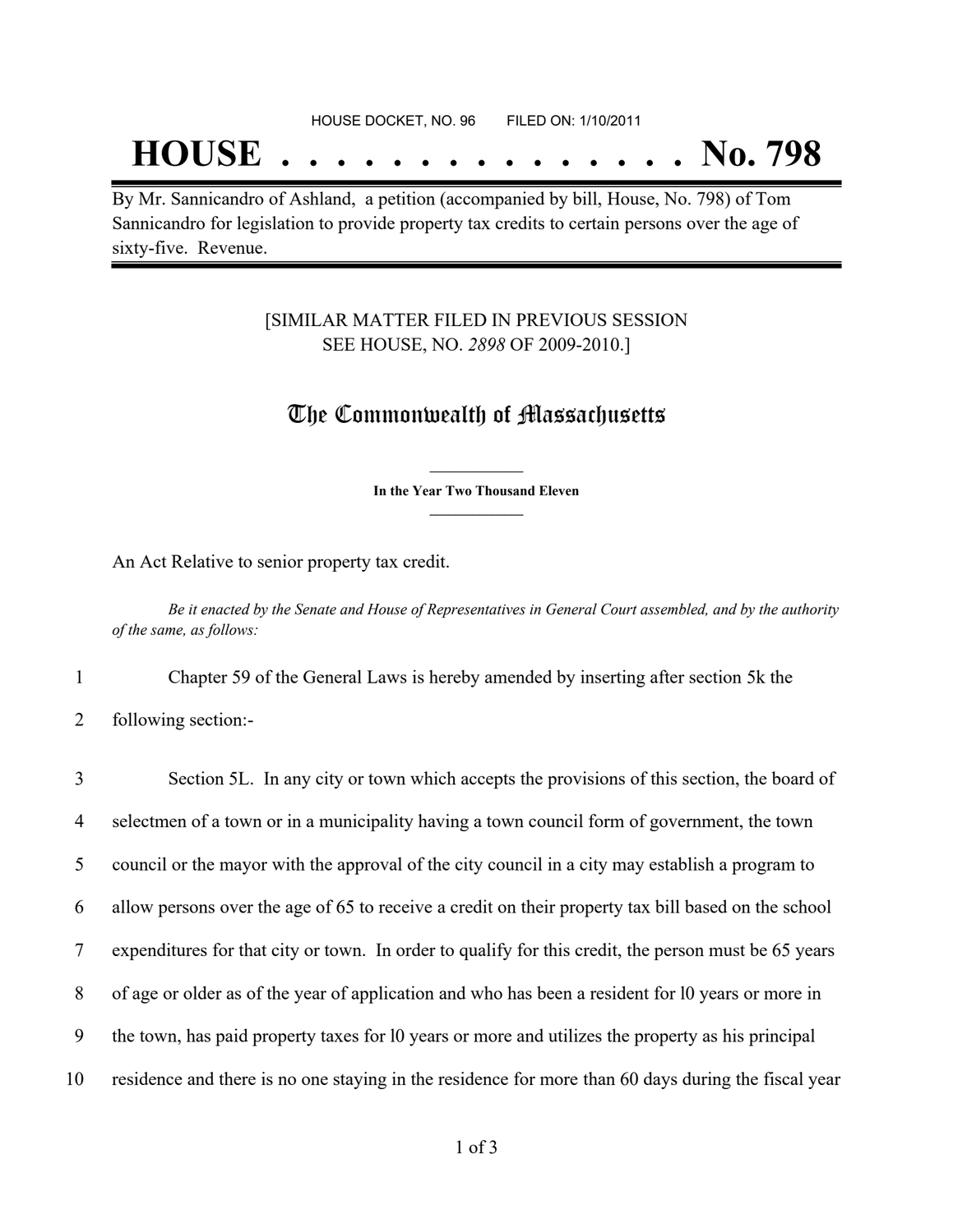who is either under the age of 6 years old or who attends a public or private pre-school, nursery school, elementary school, middle school, junior high school or senior high school or similar school.

 Applicants shall meet the following income and asset requirements for eligibility, if single incomes of %50,000 or less, if married %60,000 or less and assets of %75,000 or less not including the primary residence and l motor vehicle registered to the applicant. The assessments and tax rate changes of senior qualified properties shall be recalculated on an annual basis. The lesser of the calculations will prevail as the property tax levy for that year. For the purpose of this exemption, income means the "adjusted gross income" for federal income tax purposes as reported on the applicant's latest available federal or state income tax return for the applicable income tax year, subject to any subsequent amendments or revisions, reduced by distributions, to the extent included in federal adjusted gross income, received from an individual retirement account and an individual retirement annuity; provided that if no such return was filed for the application income tax year, income means the adjusted gross income that would have been so reported if such a return had been filed.

#### The amount of the credit shall be calculated as follows:

 The amount of the total tax due the municipality from the qualifying senior shall be multiplied by the amount the municipality pays for schools divided by the amount of the total town budget for that fiscal year, divided by l0. For qualifying individuals, whose income is less than \$l8,000 per year, the above credit shall be twice that amount.